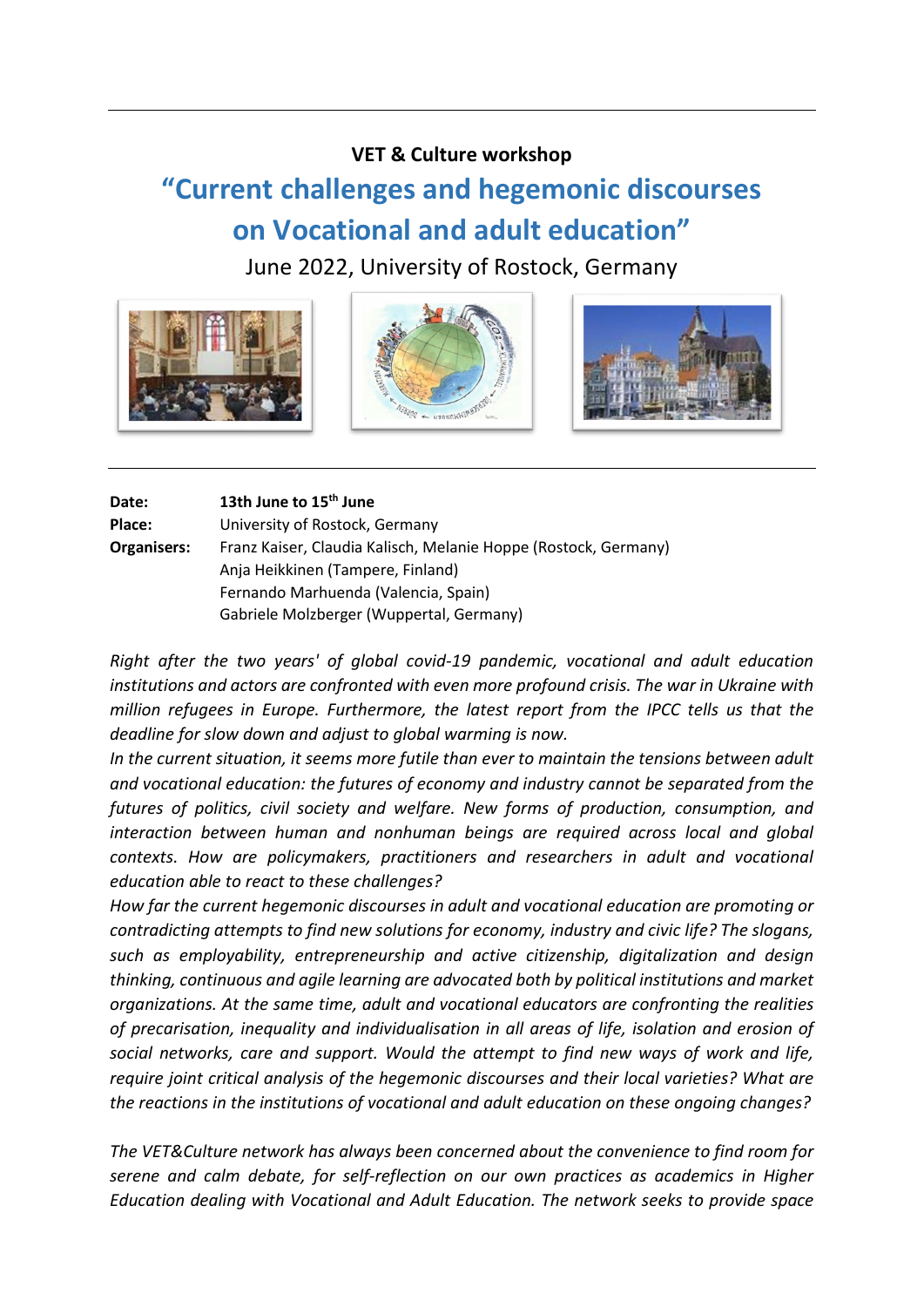*for discussion and interrogation. The mission of VET&Culture network has been to provide space for critical and historicizing debate on contemporary political, practical and research discourses, including self-critical questioning of their own responsibility. Network events have invited scholars to intellectual encounters beyond their immediate institutional commitments and to joint exposure with contextual realities and practices of vocational and adult education. The ambition is to create an atmosphere for collective and cooperative knowledge creation, free from competition and individual career aspirations.*

*This is even more necessary at a time of scalation of violent conflict and war even in central Europe, again. Democracies witness the growth of populisms, nationalisms and imperialism as well, and all of these happen embedded in a social discourse that has been taken over by economics as the ruling discipline and competitivity and productivity as the major driving forces for development, narrowed to economic short-term gain rather than to local, regional, social, human and sustainable development.* 

*The release from pandemic-restrictions provides since long an opportunity for VET&Culture networkers and friends to personal interaction, to reunite and to revitalize their aims and connections, in the context of current challenges and hegemonic discourses of adult and vocational education. As always, also the Rostock workshop integrates scholarly encounters with learning from local social and industrial history and culture, from local realities and practices of vocational and adult education, and with time for informal personal interaction. The meeting will also provide an opportunity to discuss further agenda and cooperation within the network.*

### **Call for paper**

*If you are interested in making a more active contribution to the collaborative exchange, please send an abstract of your contribution with a title and a short description (up to 600 words).*

*Mail with the subject header: "Call V&C Rostock 2022" t[o berufspaedagogik@uni-rostock.de](mailto:berufspaedagogik@uni-rostock.de) latest by April 15th .*

*Keep in mind that the contribution should be different to a report from a current research or development project, but should relate to the considerations outlined above and provide ideas for the collaborative exchange.*

*We will develop a joint program from the abstracts and provide feedback in May. However, the successful submission of an entry is in no way a prerequisite for participation. (If your participation depends on your appearance in the program, because otherwise no funding is possible, please let us know, so that we can list you as a discussant or workshopleader in case of doubt.)*

*In the next weeks we will give additional information about accommodations and travel possibilities.*